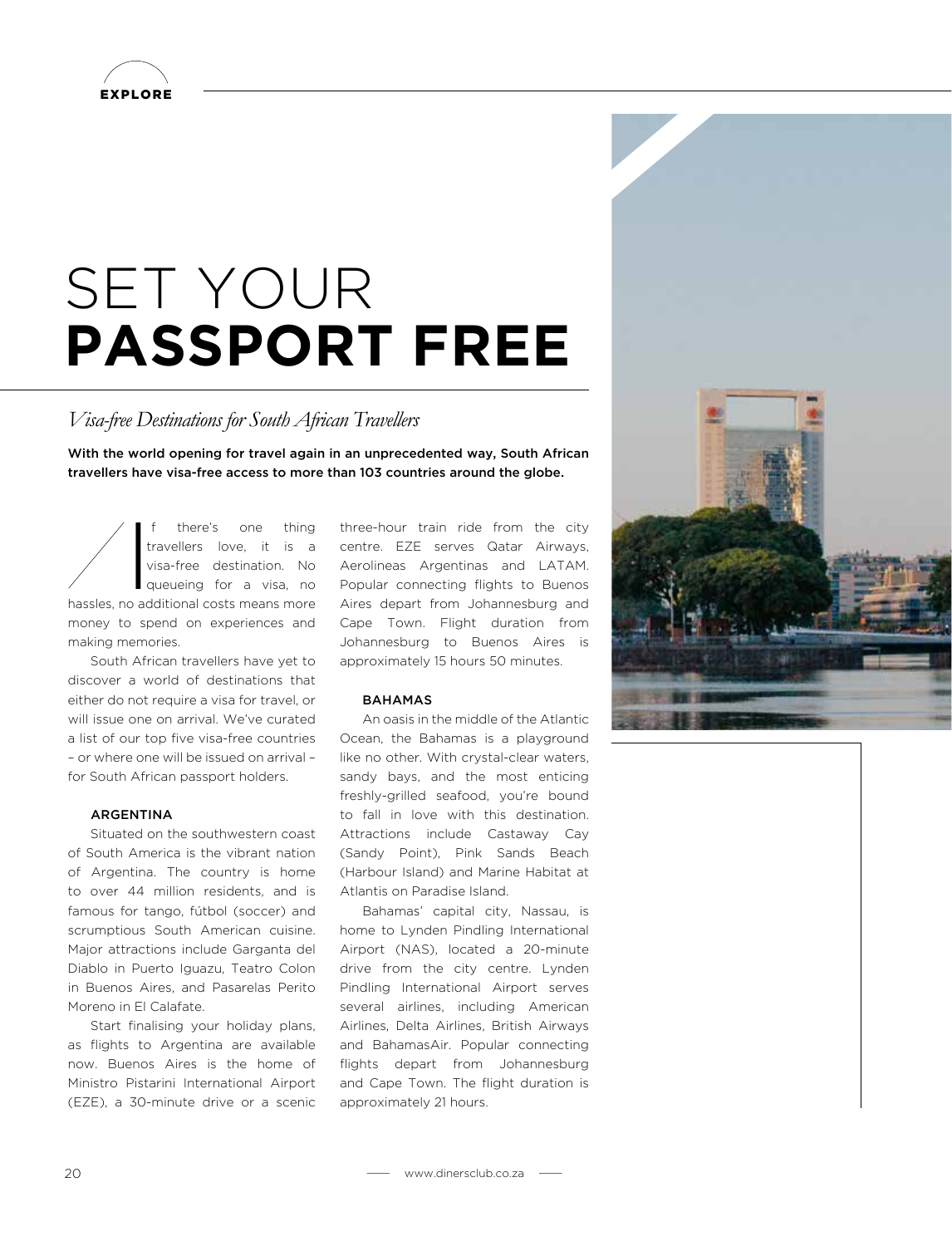



- 2022 / edition one - 21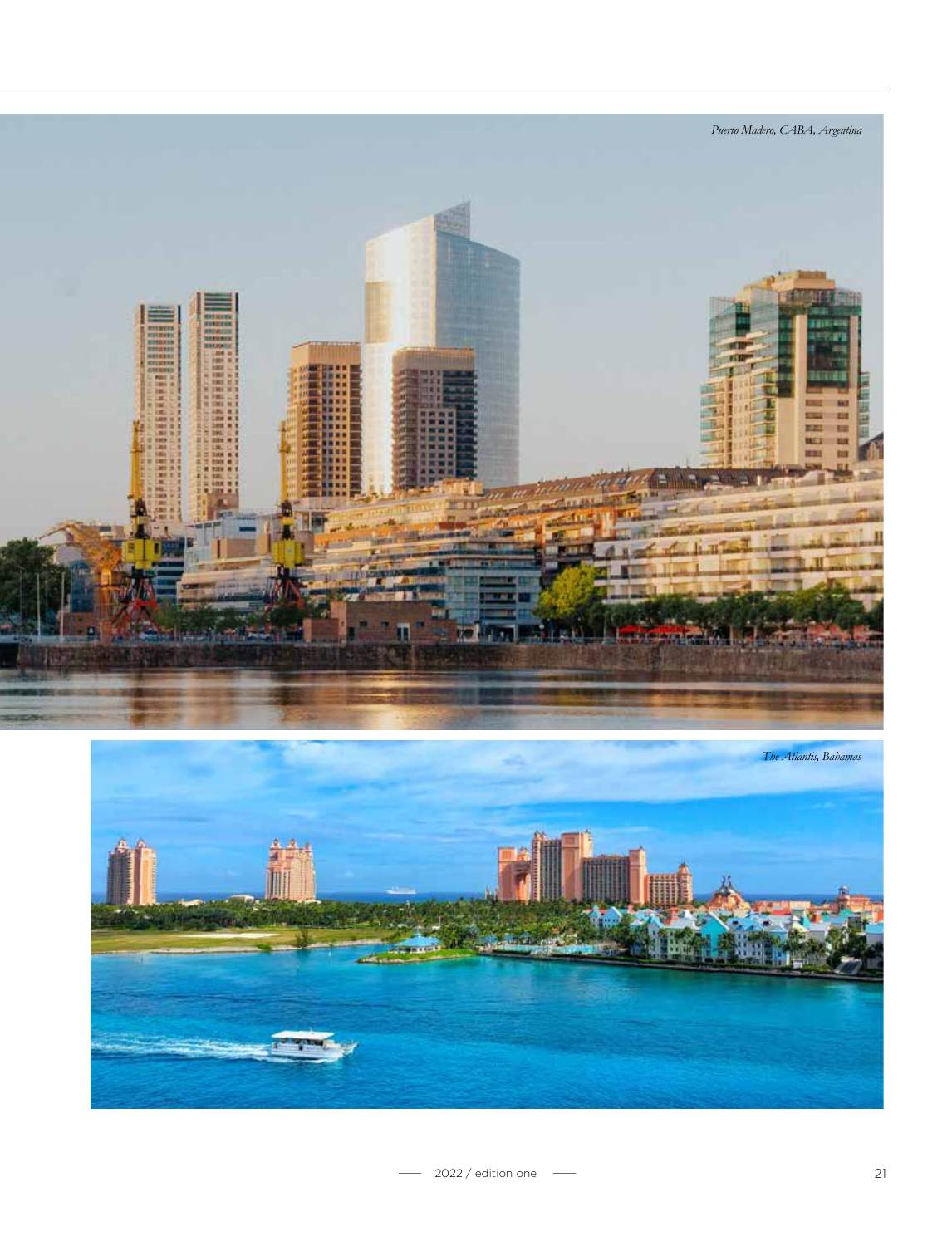



#### ISRAEL

Deeply sacred and alive with spectacular natural wonders, ancient archaeological treasures, enchanting attractions and cosmopolitan energy, Israel is one of the most fascinating countries in the world. With over eight million residents, Israel is the secondmost populous country in the world. Popular attractions include the Old City of Jerusalem, Bahá'í Gardens in Haifa, and the Dead Sea.

The hub airport is Ben Gurion International Airport (TLV), a 30-minute drive from the Tel Aviv city centre. The airport serves EL AL Airlines, Turkish Airways and Ethiopian Airlines. Nonstop flights to Tel Aviv depart from Johannesburg, and popular connecting flights depart from Cape Town. Flight duration from Johannesburg is approximately 9 hours 10 minutes.

## KENYA

Kenya is the safari capital of the African continent. It is humbly nestled on the equator, with its terrain extending roughly from Lake Victoria to Lake Turkana, and south-east to the Indian Ocean. This beautiful and nourishing land is home to approximately 48 million people. Popular